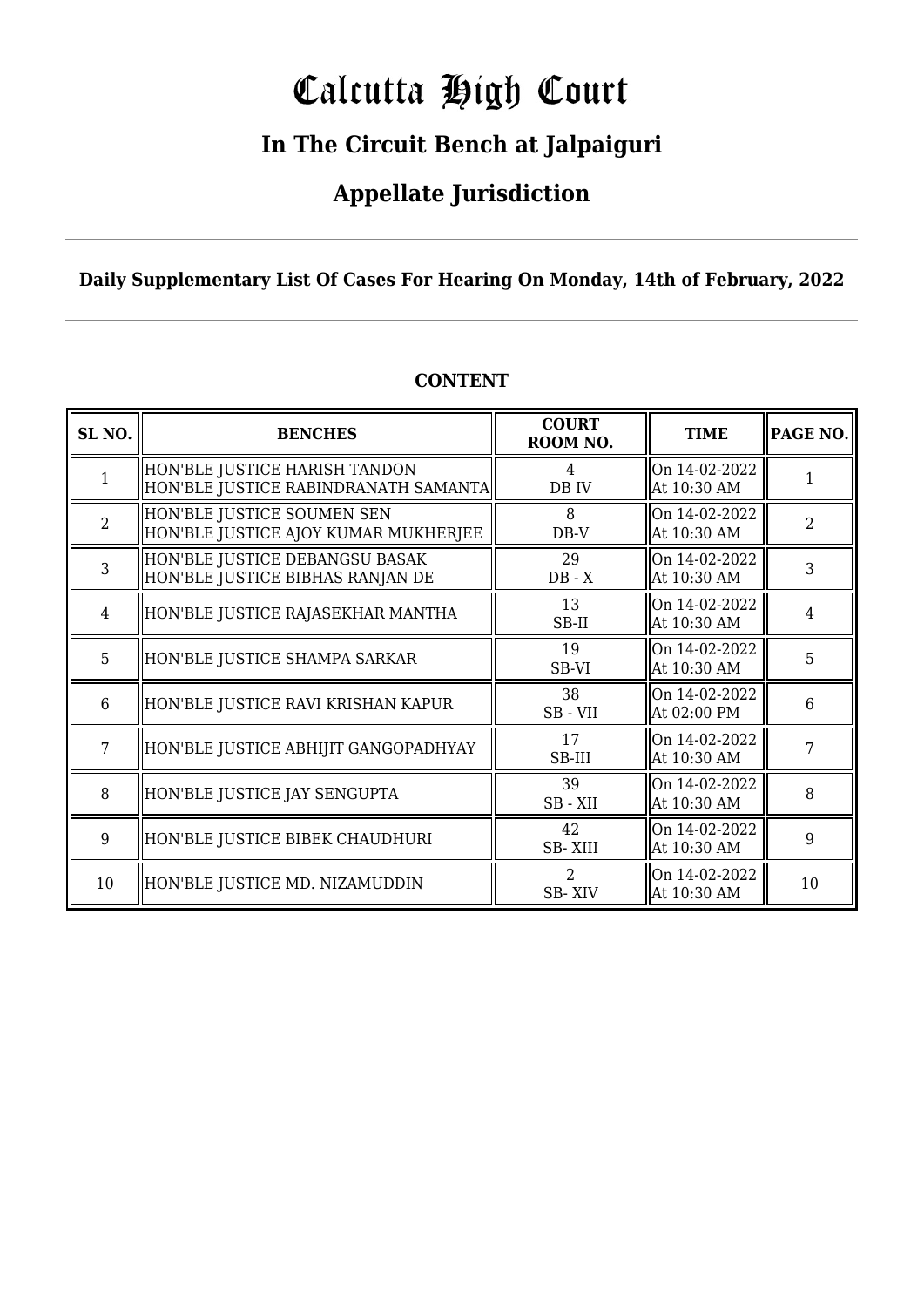

**DAILY CAUSELIST For Monday The 14th February 2022**

**COURT NO. 4**

**DIVISION BENCH (DB IV)**

**AT 10:30 AM**

**HON'BLE JUSTICE HARISH TANDON HON'BLE JUSTICE RABINDRANATH SAMANTA (VIA VIDEO CONFERENCE)**

**FROM PRINCIPAL BENCH**

#### **EXTENSION OF INTERIM ORDER**

1 MAT/70/2021 KALLOL GUHA AND ANR VS STATE OF WEST BENGAL AND ORS. **BASOBI** ROYCHOWDHURY

IA NO: CAN/1/2021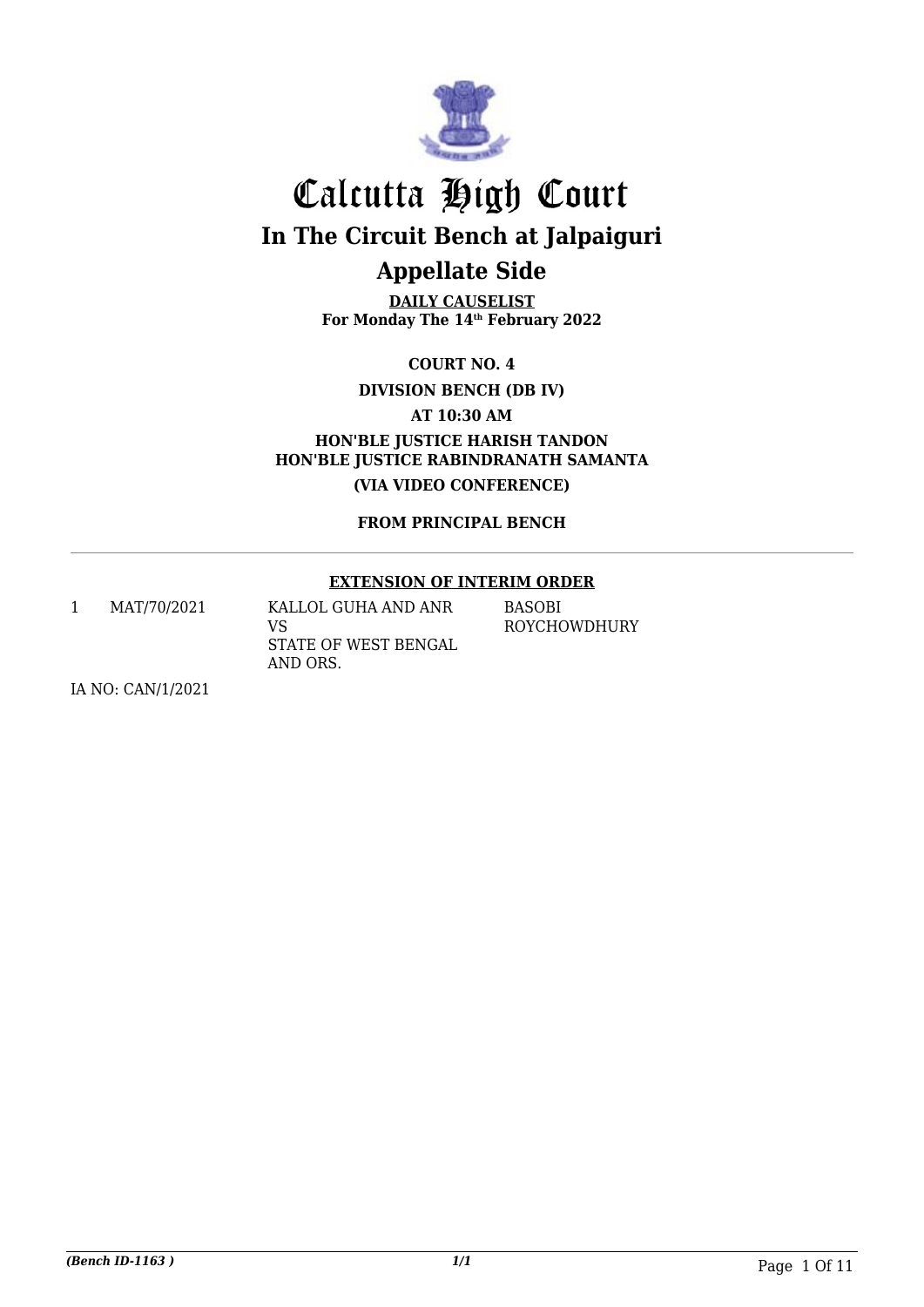

**DAILY CAUSELIST For Monday The 14th February 2022**

**COURT NO. 8**

**DIVISION BENCH (DB-V)**

**AT 10:30 AM**

**HON'BLE JUSTICE SOUMEN SEN HON'BLE JUSTICE AJOY KUMAR MUKHERJEE (VIA VIDEO CONFERENCE)**

**FROM PRINCIPAL BENCH**

#### **APPLICATION**

1 FMAT/1/2022 KISHAN TAMANG VS RENUKA RAI TAMANG AND

ORS

DEBASISH MUKHOPADHYAY

IA NO: CAN/1/2022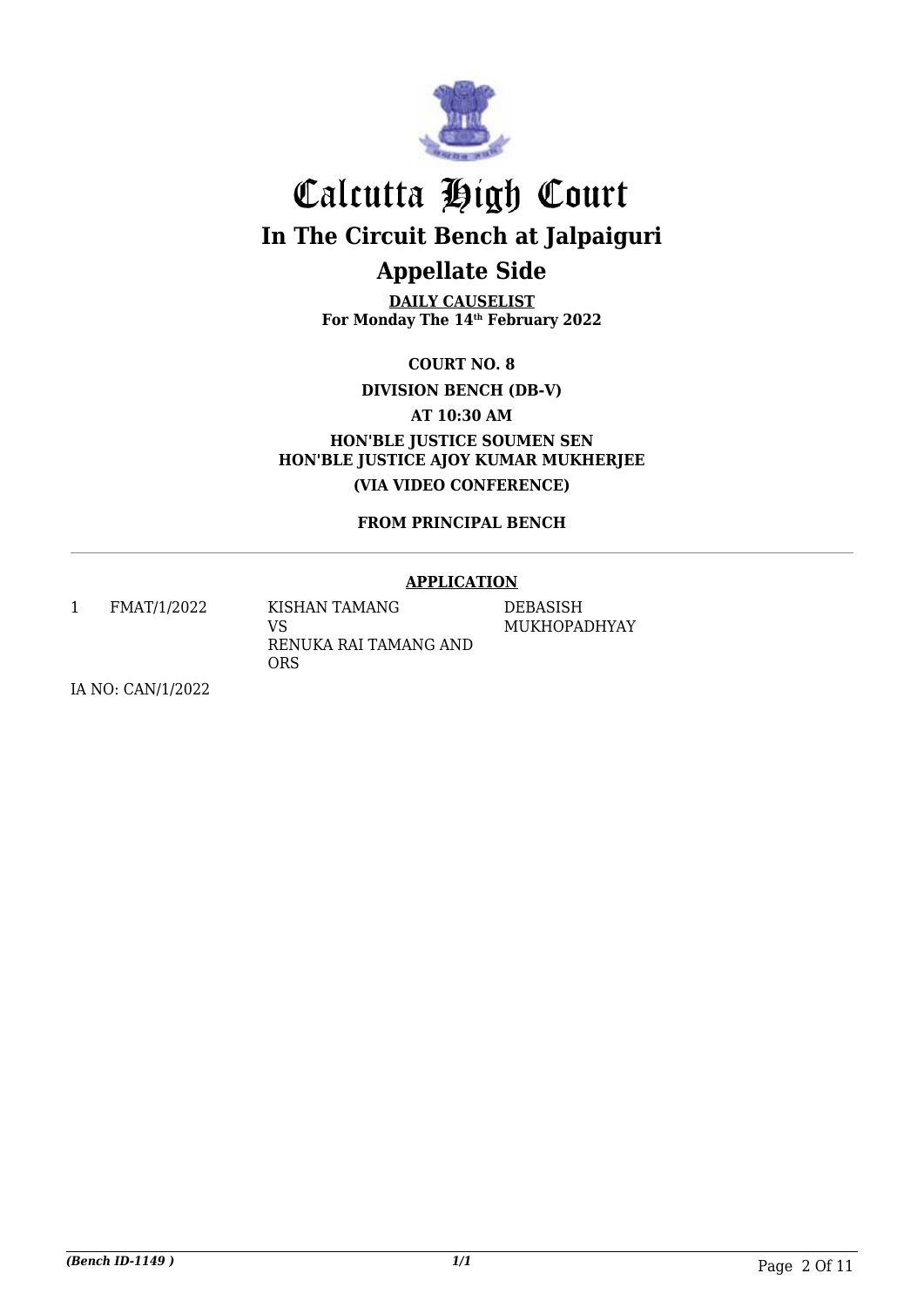

**DAILY CAUSELIST For Monday The 14th February 2022**

**COURT NO. 29 DIVISION BENCH (DB - X) AT 10:30 AM HON'BLE JUSTICE DEBANGSU BASAK HON'BLE JUSTICE BIBHAS RANJAN DE (VIA VIDEO CONFERENCE)**

### **FROM PRINCIPAL BENCH**

#### **APPLICATION FOR ANTICIPATORY BAIL**

| 1 | CRM(A)/93/2022                | <b>BHARATI DAS AND ANR</b><br>VS<br>State of West Bengal | MADHUSHRI DUTTA  |
|---|-------------------------------|----------------------------------------------------------|------------------|
| 2 | CRM(A)/98/2022                | SAIKAT GUHA NEOGI<br>VS<br>State of West Bengal          | JEENIA RUDRA     |
|   |                               | <b>APPLICATION FOR BAIL</b>                              |                  |
| 3 | CRM(DB)/47/2022               | TARIFUL HAQUE@RUBEL<br>VS<br>State of West Bengal        | JEENIA RUDRA     |
| 4 | CRM(NDPS)/40/2022 RABIUL SEKH | VS<br>State of West Bengal                               | ANIRBAN BANERJEE |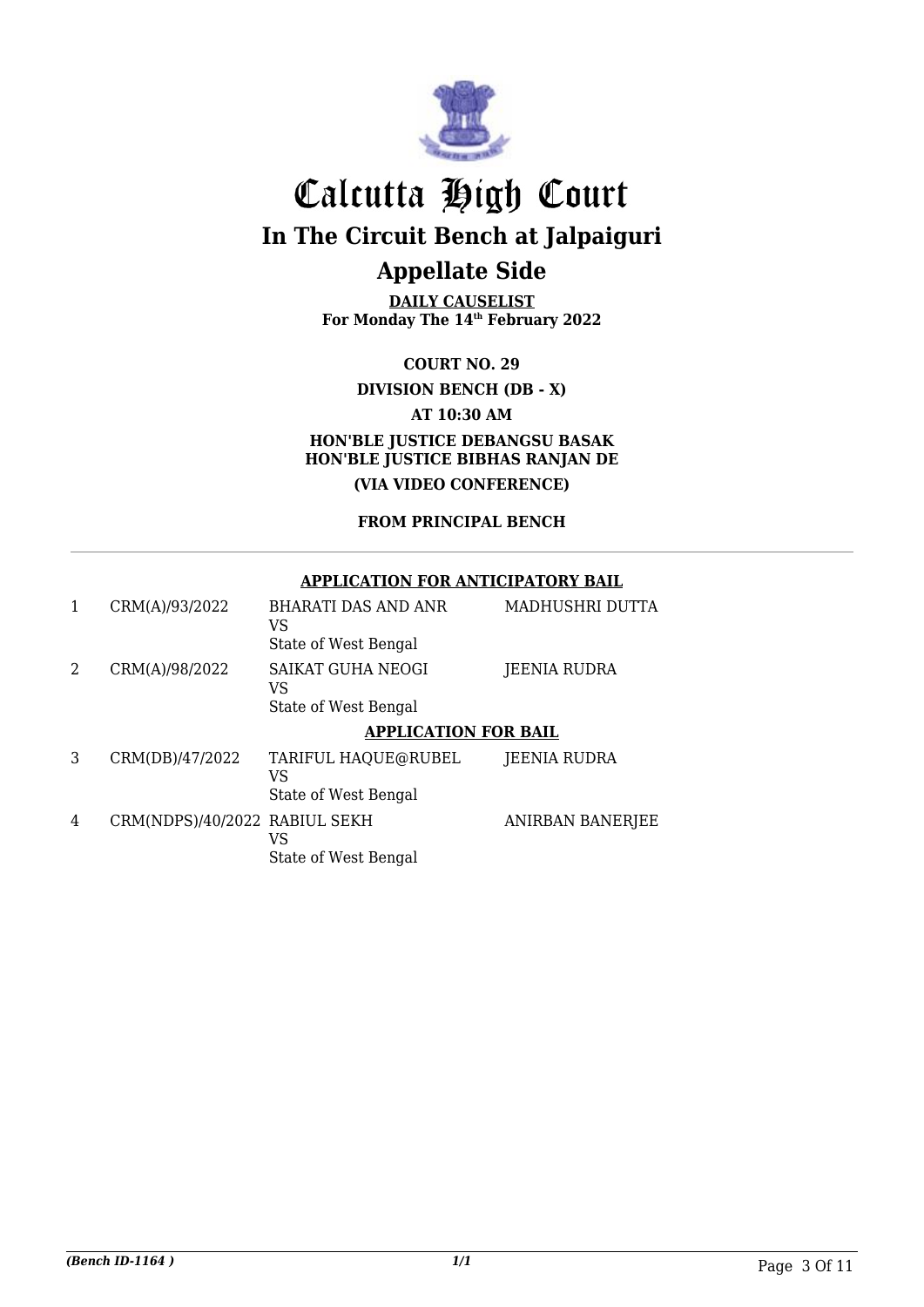

**DAILY CAUSELIST For Monday The 14th February 2022**

**COURT NO. 13 SINGLE BENCH (SB-II) AT 10:30 AM HON'BLE JUSTICE RAJASEKHAR MANTHA (VIA VIDEO CONFERENCE)**

**FROM PRINCIPAL BENCH**

#### **MOTION**

| 1 | WPA/298/2022 | MISS RIYA DAS<br>VS<br>STATE OF WEST BENGAL<br>AND ORS.         | AJAY SINGHAL        |
|---|--------------|-----------------------------------------------------------------|---------------------|
| 2 | WPA/359/2022 | NILESH AGARWAL<br>VS<br>STATE BANK OF INDIA AND<br><b>ORS</b>   | ABHISHEK ACHARYA    |
| 3 | WPA/367/2022 | PABAN CHHETRI AND ORS<br>VS<br>STATE OF WEST BENGAL<br>AND ORS. | <b>ARIJIT GHOSH</b> |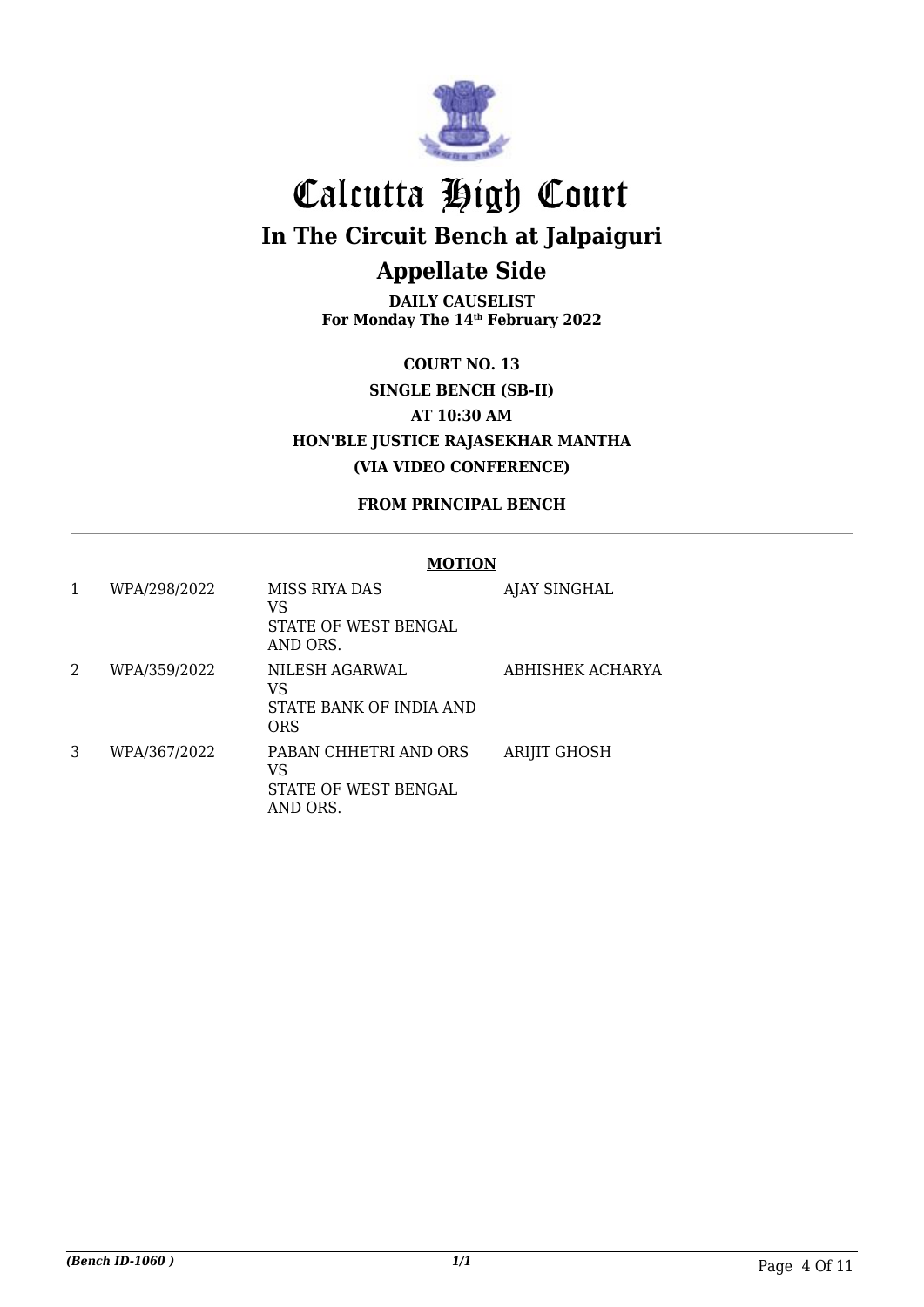

**DAILY CAUSELIST For Monday The 14th February 2022**

**COURT NO. 19 SINGLE BENCH (SB-VI) AT 10:30 AM HON'BLE JUSTICE SHAMPA SARKAR (VIA VIDEO CONFERENCE)**

**FROM PRINCIPAL BENCH**

#### **NEW MOTION**

VS

1 WPA/373/2022 NAGENDRA NATH RAY AND ORS STATE OF WEST BENGAL AND ORS. FIROZ HASSAN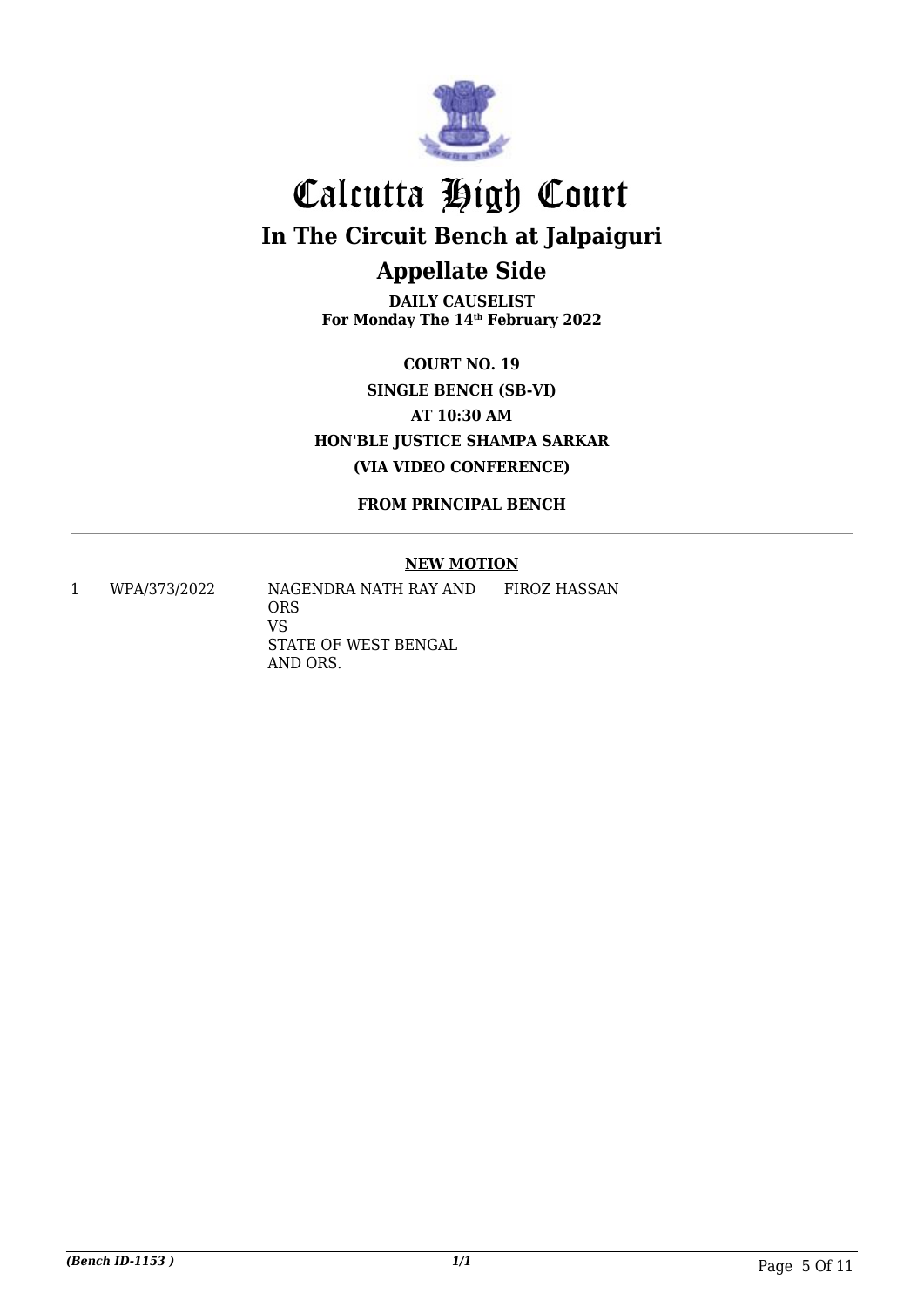

**DAILY CAUSELIST For Monday The 14th February 2022**

**COURT NO. 38 SINGLE BENCH (SB - VII) AT 2:00 PM HON'BLE JUSTICE RAVI KRISHAN KAPUR (VIA VIDEO CONFERENCE)**

**FROM PRINCIPAL BENCH**

#### **CONTEMPT APPLICATION**

|    | CPAN/9/2022  | <b>MALAY BANERJEE</b><br>VS<br>DEBARSHI DUTTA AND ORS    | <b>DEBASISH</b><br><b>MUKHOPADHAY</b> |
|----|--------------|----------------------------------------------------------|---------------------------------------|
| in | WPA/353/2022 | MALAY BANERJEE<br>VS<br>STATE OF WEST BENGAL<br>AND ORS. | <b>DEBASISH</b><br>MUKHOPADHYAY       |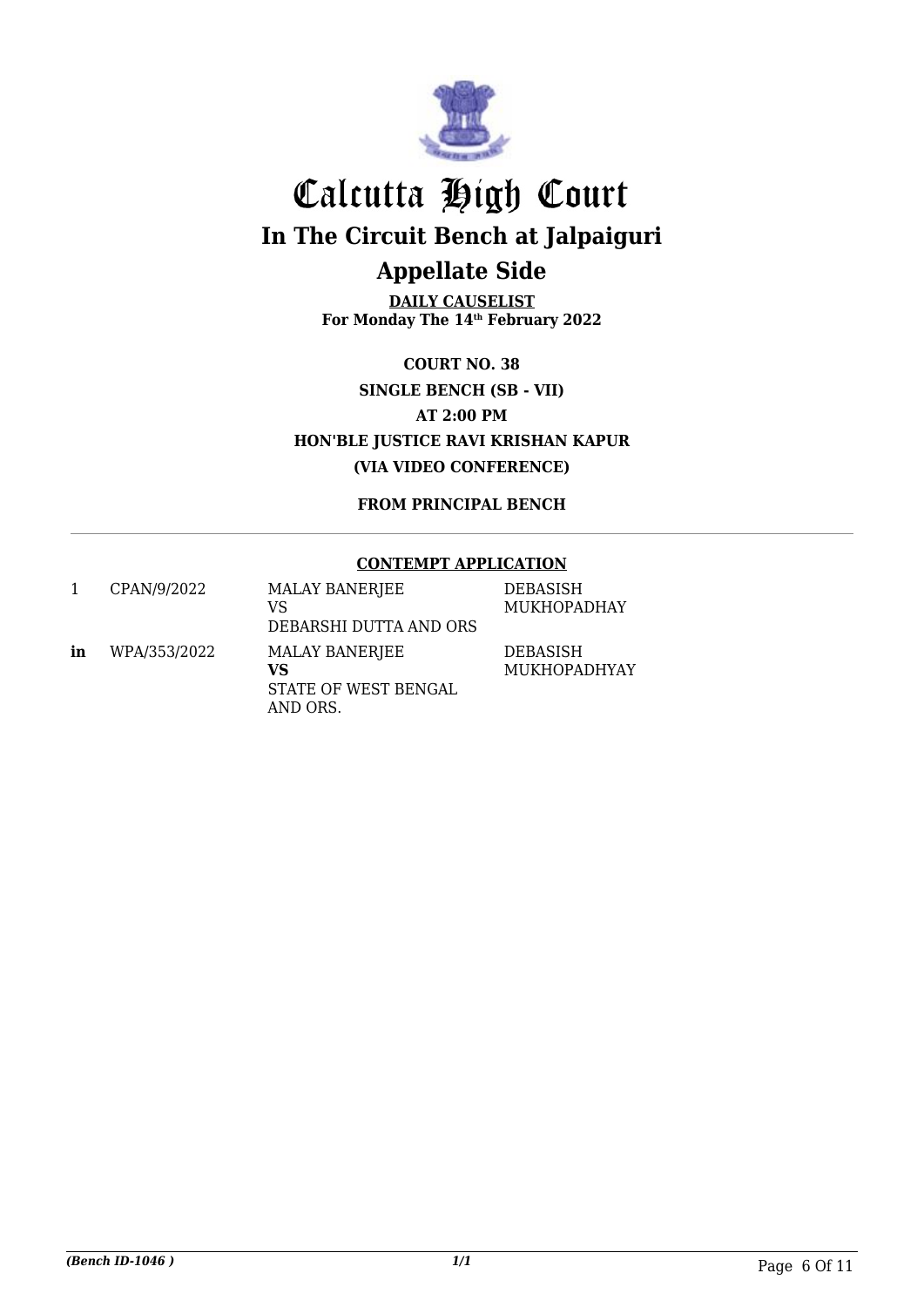

**DAILY CAUSELIST For Monday The 14th February 2022**

**COURT NO. 17 SINGLE BENCH (SB- XI) AT 10:30 AM HON'BLE JUSTICE ABHIJIT GANGOPADHYAY (VIA VIDEO CONFERENCE)**

#### **FROM PRINCIPAL BENCH**

#### **NEW MOTION**

| $\mathbf{1}$ | WPA/279/2022 | <b>SMT SASWATI DUTTA</b><br>VS.<br>STATE OF WEST BENGAL<br>AND ORS.           | SK IMTIAJ UDDIN       |
|--------------|--------------|-------------------------------------------------------------------------------|-----------------------|
| 2            | WPA/280/2022 | KRISHNA KUMAR JHA<br>VS<br>STATE OF WEST BENGAL<br>AND ORS.                   | SK IMTIAZ UDDIN       |
| 3            | WPA/300/2022 | RAJENDRA NATH ROY<br><b>VS</b><br>STATE OF WEST BENGAL<br>AND ORS.            | <b>IMDADUL BISWAS</b> |
| 4            | WPA/301/2022 | <b>MANMOHAN ROY</b><br>VS<br>STATE OF WEST BENGAL<br>AND ORS.                 | <b>IMDADUL BISWAS</b> |
| 5            | WPA/302/2022 | <b>BHAGIRATH CHANDRA ROY</b><br><b>VS</b><br>STATE OF WEST BENGAL<br>AND ORS. | <b>IMDADUL BISWAS</b> |
| 6            | WPA/303/2022 | JAGADISH CHANDRA ROY<br>VS<br>STATE OF WEST BENGAL<br>AND ORS.                | <b>IMDADUL BISWAS</b> |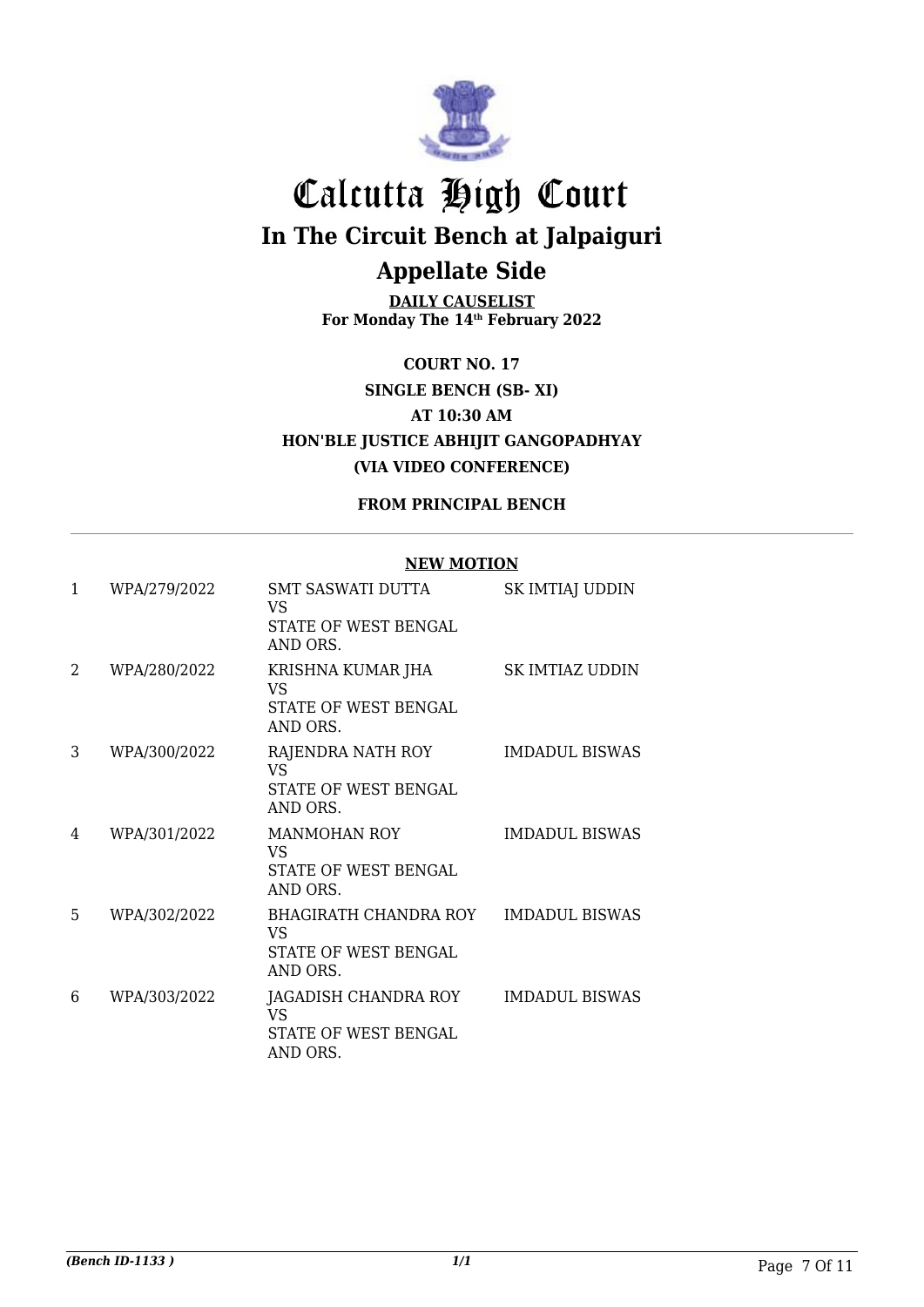

**DAILY CAUSELIST For Monday The 14th February 2022**

**COURT NO. 39 SINGLE BENCH (SB - XII) AT 10:30 AM HON'BLE JUSTICE JAY SENGUPTA (VIA VIDEO CONFERENCE)**

**FROM PRINCIPAL BENCH**

### **CRIMINAL REVISION**

1 CRR/15/2022 SUBHAS CHANDRA SIKDAR VS State of West Bengal AND ANR JOYJIT DUTTA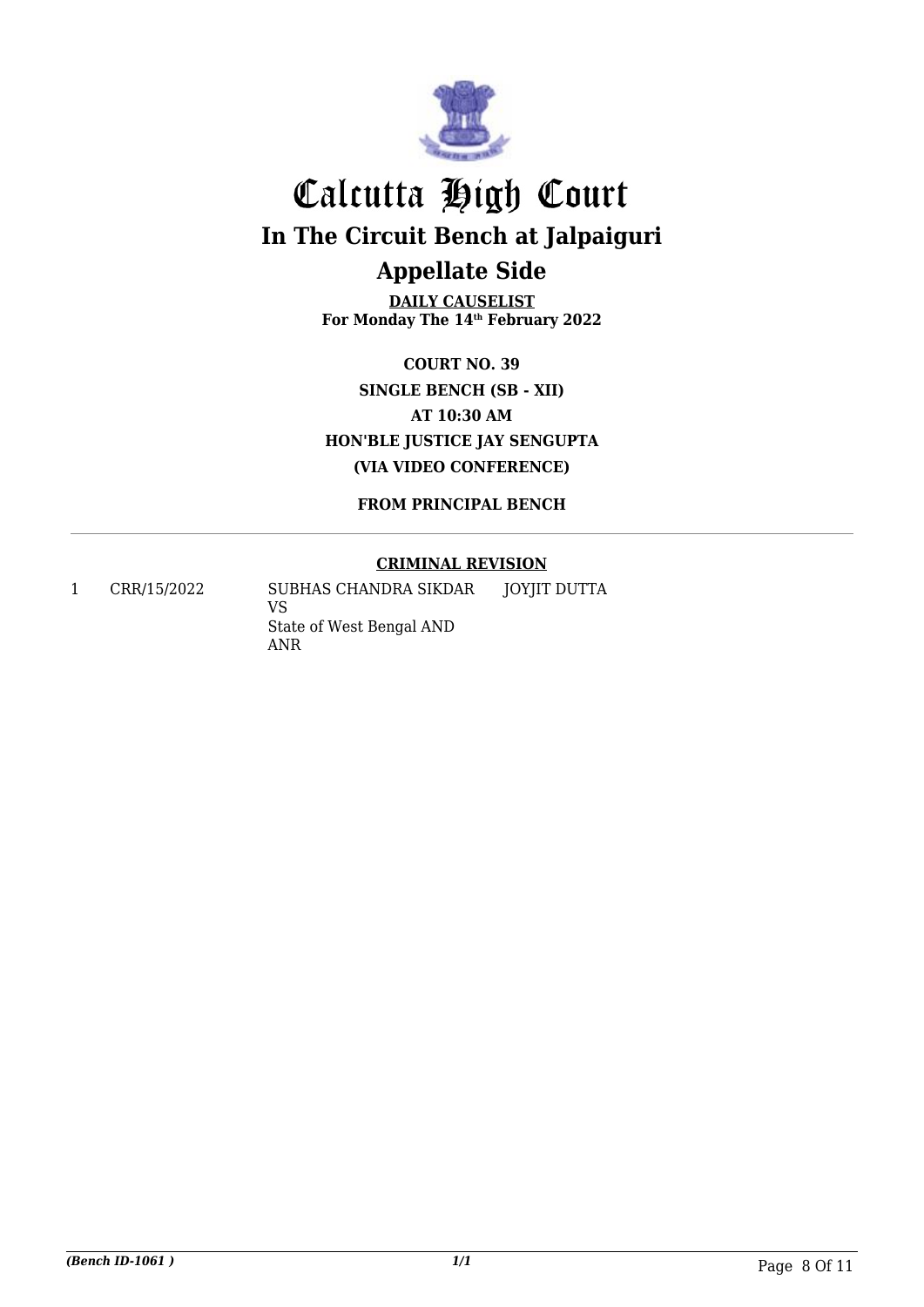

**DAILY CAUSELIST For Monday The 14th February 2022**

**COURT NO. 42 SINGLE BENCH (SB- XIII) AT 10:30 AM HON'BLE JUSTICE BIBEK CHAUDHURI (VIA VIDEO CONFERENCE)**

**FROM PRINCIPAL BENCH**

### **CRIMINAL REVISION**

ARNAB SAHA

1 CRR/90/2019 [Pt. 1 +4 (four) files SOREN LCR+1 (one) Book] GEORGE SOREN @ JORGE VS

State of West Bengal and Anr.

IA NO: CRAN/1/2022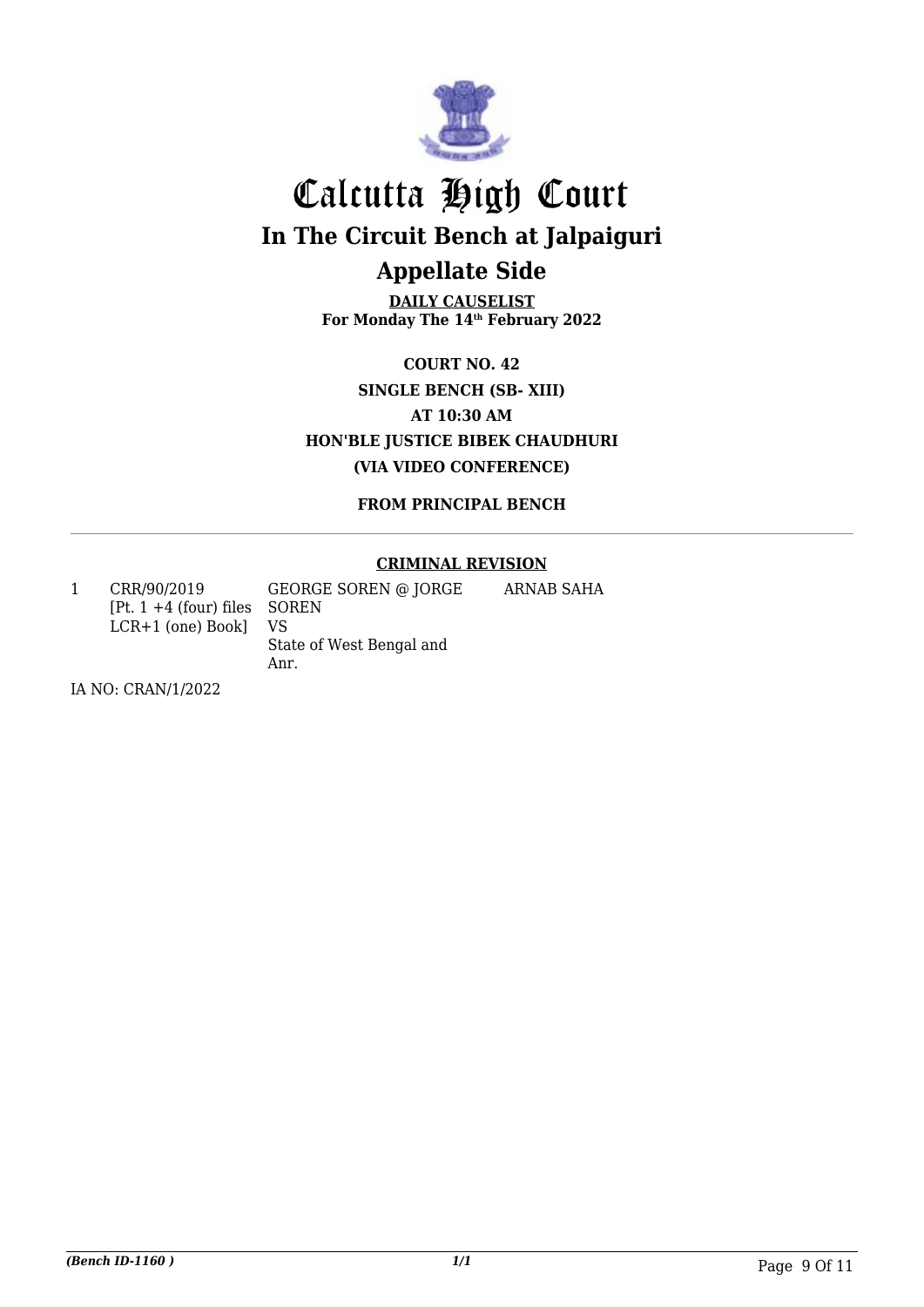

**DAILY CAUSELIST For Monday The 14th February 2022**

**COURT NO. 2 SINGLE BENCH (SB- XVI) AT 10:30 AM HON'BLE JUSTICE MD. NIZAMUDDIN (VIA VIDEO CONFERENCE)**

**FROM PRINCIPAL BENCH**

#### **NEW MOTION**

| 1 | WPA/56/2022                  | M/S AL RODS PRIVATE<br>LIMITED AND ANR<br>VS.<br><b>ASSISTANT</b><br><b>COMMISSIONER OF</b><br><b>REVENUE STATE TAX</b>         | KALLAL GHOSH                |
|---|------------------------------|---------------------------------------------------------------------------------------------------------------------------------|-----------------------------|
| 2 | WPA/297/2022                 | PRECIOUS TRADE LINK PVT<br>LTD AND ANR<br>VS<br>ASST COMMISSIONER OF<br>STATE TAX, NORTH<br>BENGAL , ALIPURDUAR<br>ZONE AND ORS | <b>ABHIJIT DAS</b>          |
| 3 | WPA/281/2022<br>[21.02.2022] | JAGDISH DAS<br>VS.<br>Union of India AND ORS                                                                                    | SHANKAR<br><b>MUKHERJEE</b> |
|   |                              | <b>MOTION</b>                                                                                                                   |                             |
| 4 | WPA/1744/2021                | NIPIKA AGARWAL<br>VS.<br>ASSISTANT<br><b>COMMISSIONER OF STATE</b><br>TAX, COOCH BEHAR<br><b>CHARGE AND ORS</b>                 | RAJKUMAR BANERJEE           |

IA NO: CAN/1/2022